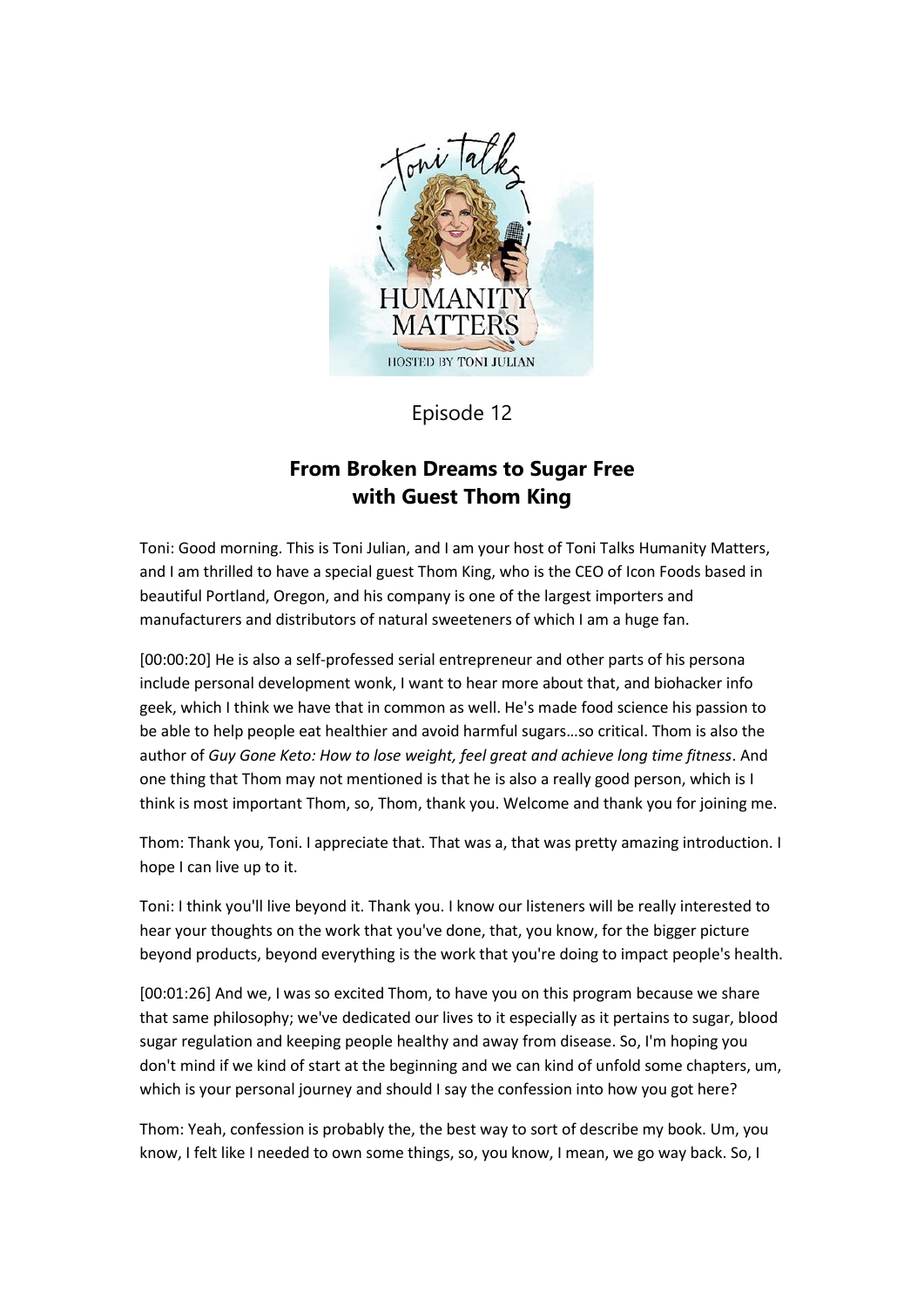mean, you're, you were, you know, familiar with my business when, you know, our retail was just starting up and that was to Steviva Brands.

[00:02:19] So, I mean, if this has been a pretty, pretty major journey for me and, um, You know, so I, I guess the real, I mean, the journey really, you know, before I started a Steviva Brands, it started, you know, in Phoenix, Arizona, when I ran into a gentleman whose name was Jim May, and I'll say he's the OG of Stevia.

[00:02:42] Like he would, he literally came from Paraguay and had a, uh, had a jar of this green paste. And he's like, Hey, you should try this. And I'm like, well, okay. Let's, let's see what happens. And I tried it and it was probably 25 times sweeter than sugar. Um, had a lot of like licoricey herbal, uh, you know, after notes or off notes and, you know, but the second I tried it, I thought, okay, You know, there's something here like this could be, this could be sort of a natural, you know, replacement for Aspartame.

[00:03:17] So like NutraSweet is just, you know, being, uh, pushed through the FDA at the time. And, you know, I thought this would be a great sort of natural placement for that. If it got passed by the FDA, which it did. And then while they did that, they also, so, uh, put a hold on, approving Stevia as a sweetener that took almost a decade and a half to reverse, but that's how I got into it. And you know what, I first ran into that Stevia plant when I was like, there has to be a way to be able to extract those sweet constituents out of the leaves in sort of a natural way, you know, like using like hot water and maybe, you know, vegetable alcohol. So, it took me about three or four years working with different chemists and different companies to be able to find a company that would, you know, that would be able to manufacture that for me.

[00:04:10] And so. I've seen 2000, now 1999 is when things really started to come together. And, um, that's when, you know, we took our first shipment of our water extracted Stevia extract and, you know, and start the brand. And that was the beginning of it, um, of the sweetener. The journey, just that's just the beginning, because at the time Atkins was a, was a big deal.

[00:04:43] So Atkins was like, I would say Atkins was the precursor for Keto. And so, I used to use that, but I would use Atkins in a way that as a diet. So, I would like, I'd gained some weight, I would do Atkins, I'd gained some weight. I would do that Atkins, but what happened is I kept getting fatter. Like I would lose some weight, but then the weight would come back.

[00:05:05] It's going to start getting better. Um, so it really wasn't until I wrote the book about three years ago or started the book three years ago. It wasn't until then that I, I guess you could say that I bottomed out, you know, that I hit the wall. Um, cause I was in Vegas and I had a dinner with, uh, with one of our vendors and they were buying and I had a steak and potato and I cake and I had wine and I got back up into my room, um, at the Luxor, which was, I don't know how to describe it, except like it smelled like, um, broken dreams, and shame.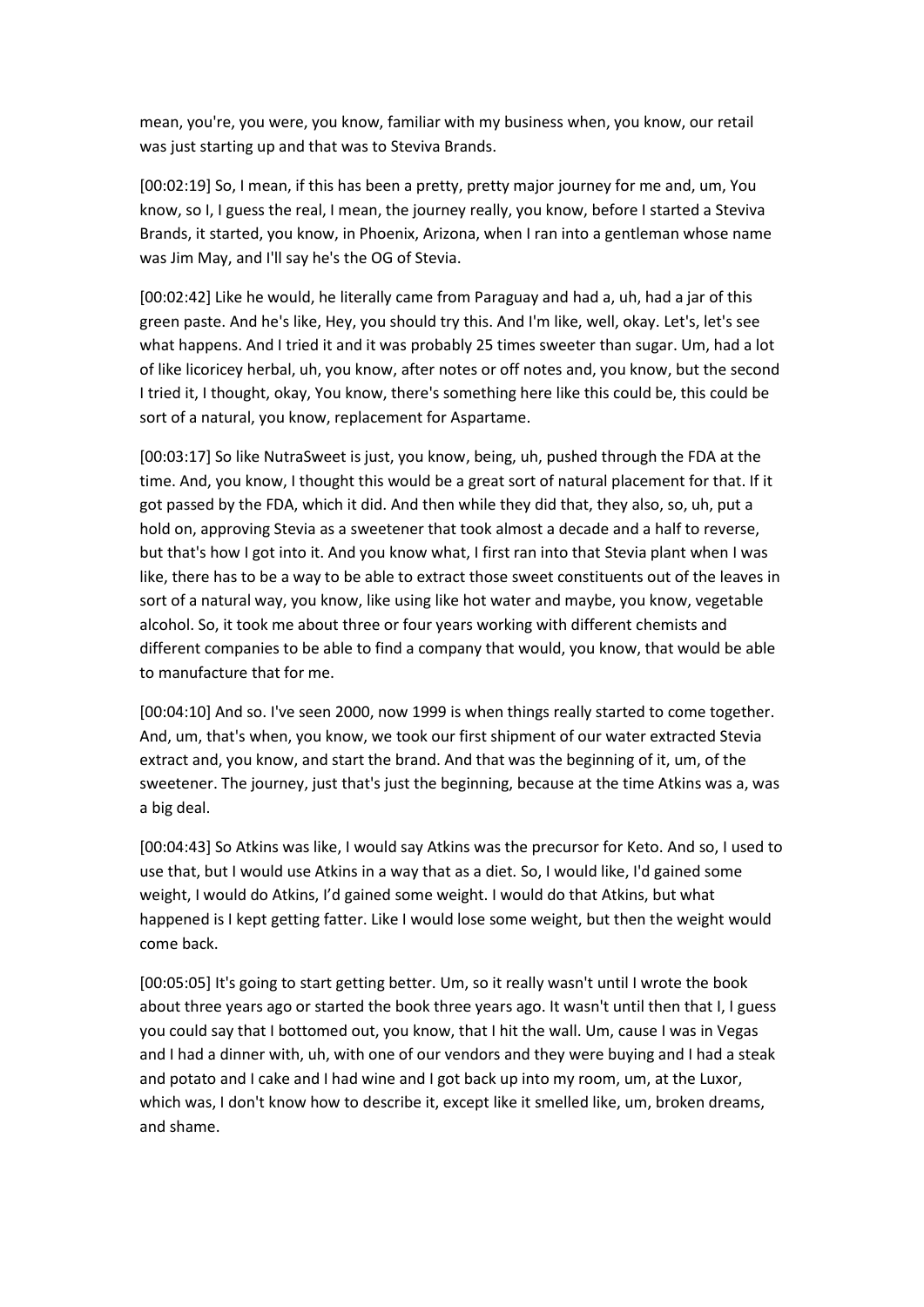[00:05:47] And it was perfect. It was perfect timing because I was like, you know what? I looked in the mirror and it's like, I was carrying about 35 pounds of extra weight. My blood pressure was through the roof. You know, I had terrible heartburn. You know, so I was taking Prilosec for it. And it's like, you know, this is BS because I'm working in the health food industry, working with companies that produce food for, you know, for keto and low carb. I'm not following it. Like I'm not I'm, I'm like living to eat, not eating to live. And, um, at that point, I think the pain of my lifestyle and, and who I was at the time, the pain of that exceeded the pleasure that I was deriving from pizza and beer and, you know, and a crappy lifestyle. And at that point, I, I really, I just said no more. And I started journaling, so I was just journaling everything, you know, that was in my head. Like, how am I going to shift my lifestyle? How am I going to make this not a diet, but commit to a lifestyle change? And that gave birth to the book and that', there you go. That was sort of a circuitous way to get to how I got here. But, and now I'm here. Yeah.

Toni: That's a wonderful story. And I think so many people can relate because that shame that you talk about. So many people feel that like, if we are like, you ignored all kinds of signals to your body, Right. You ignore not feeling great. You would ignore her lack of energy. You ignored the excess weight. And maybe, I don't know if your blood pressure was up or what your labs look like, but like we have all these signs that, that tell us. And then I think the part that is, is sad for people. And you talked about this in your, in your book *Guy, Gone Keto*, which is, um, and, and a lot of women are in this as well, is that, um, the amount of shame that we feel and the self-esteem that just spirals down because, because of this and we know, and I'm also very spiritual so like we know when we're not living to our full potential, we know that, and that is that to me, that's a sin. That to me is a shame and we all have different degrees of that.

Thom: Right. Yeah. I mean, shame is the, I mean, I think for me, shame is probably one of the most painful emotions that a person can experience. Yeah. You know, I look at social media and online and in, you know, so look like, and also for men too, I mean, it's not as extreme for men, but for women, most definitely, you know, if you don't fit a certain type, you know, then you know, then you're, you know, you're not desirable. And so, what happens is people we'll get into a shame cycle and, you know, in breaking out of that shame cycle is, is a chore.

[00:08:41] It's a, it takes work. But it takes a commitment to yourself, like I'm going to break the cycle of change. Oh. And this is how I'm going to do it. And I mean, for me, I I've carried chain for, for my entire life. And I still shame is still something that, you know, that I struggle with, but it, you know, but now I've learned to sort of harness it into, you know, correcting my path.

[00:09:08] Um, so I'm learning and I, I think that I will probably be learning until the day I die to harness shame to control shame. To take my right path.

Toni: You talked about journaling, which I think is such a great thing to do, right? Because, um, it's not just a self-reflection, but how wonderful to look back, you know, where you were Thom, maybe three, five years ago or 15 years ago and just say, wow, look at, look how far I've, I've come. And I was reading that people who journal their foods and their feelings and all of that, they are like 70% more likely to be successful, trying to make those you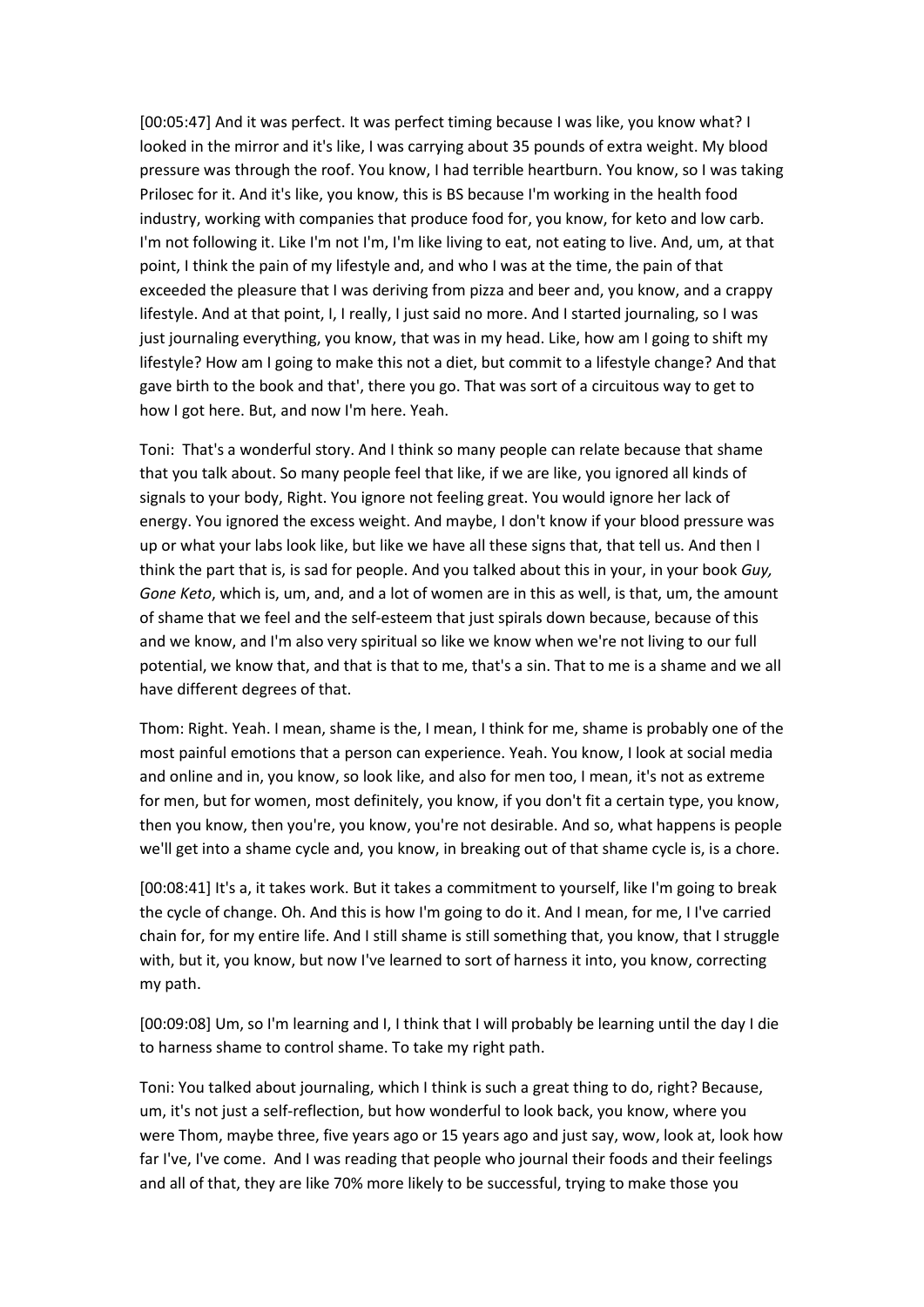know, those sustainable lifestyle changes that you're talking about, which is so great. It just makes people more aware, you know, more aware, more conscious.

[00:09:53] And, and I'm with you when it comes to the shame thing. If I, if I don't do things, just like, I'd be like, why did I have that wine last night? Why did I do that? Yeah. And I think that's just so common, but I think the feeling is that self-check. But falling short of the shame. Are there other ways to motivate ourselves, right?

Thom: Yeah, definitely. I mean, when shame turns to suffering, um, I believe that that when, you know, when you've lost sort of control over it, like, you know, when you put yourself in a suffering state, because you're immersed in your immersed in shame, but like the journaling for me, the journaling is. It's something I do every single day.

[00:10:32] Like I don't miss journaling. Like there's some things that, you know, that I try to do every day. You know, like I try to work out every single day. There might be a day that I get up late or I've got something going on. Um, but I, you know, I do try to get some sort of physical activity every single day, but um, there's bright lines, bright red lines around journaling. Like that is one thing that it doesn't matter where I am or what I'm doing. It's like the first thing that I get up in the morning; coffee, journal, and I've really found that it's helped me, you know, so much because I've incorporated other things within my journaling.

[00:11:09] Like one of my favorite books that I read every single day of by Ryan Holiday. It's called the Daily Stoic. And when I was younger, I used to practice Buddhism and I really feel like, like, um, like stoicism was that next step up. Um, so every day I read, you know, a passage from the Daily Stoic, and then I picked up a habit last year, which has really been so amazing for me, like I was listening to a podcast, um, on Joe Rogan's show and he was interviewing Tommy Chong and Tommy Chong from Cheech and Chong, like, Oh yeah. It's like, he's a big pot head, and I listened to him and he's like 82 or something. And he was super transparent about you know, where he was in his life, you know, and he had to go to jail. You know, some of the health issues that he was having, but you know, the one thing that I picked up the one little, the one grain that was a big treasure for me was he started talking about the I Ching and he's like, I do the I Ching every single day. And it's like the key to, you know, I would say that it's the key to Chinese mysticism and so I'm like, you know what the I Ching does sound super interesting. So, I started doing the, I Ching like about a year and a half ago after that podcast. And now I sort of incorporate it into my journaling process. It's like, so what are the questions? You know, for me, the journaling really starts with questions. And so, the I Ching it really brings that out. So, on Sunday I used to have this little ceremony of like busting out the I Ching, and then, you know, journaling about what, you know, what my lesson is like, there's my lesson too, you know, to, uh, to simplify. You know, simplify my life is my, you know, is my less than this or that.

[00:13:04] And I mean, there's always really, really beautiful lessons in it. And I would say for anybody looking to get into journaling, if they haven't journaled before, and I run into this all the time, people are like, I can't journal. I got a piece of paper in front of me and I can't think of anything to put down. I'm like, we'll ask yourself a question and were like, well, what do you mean? And it's like, well, ask yourself the question. What am I grateful for today? You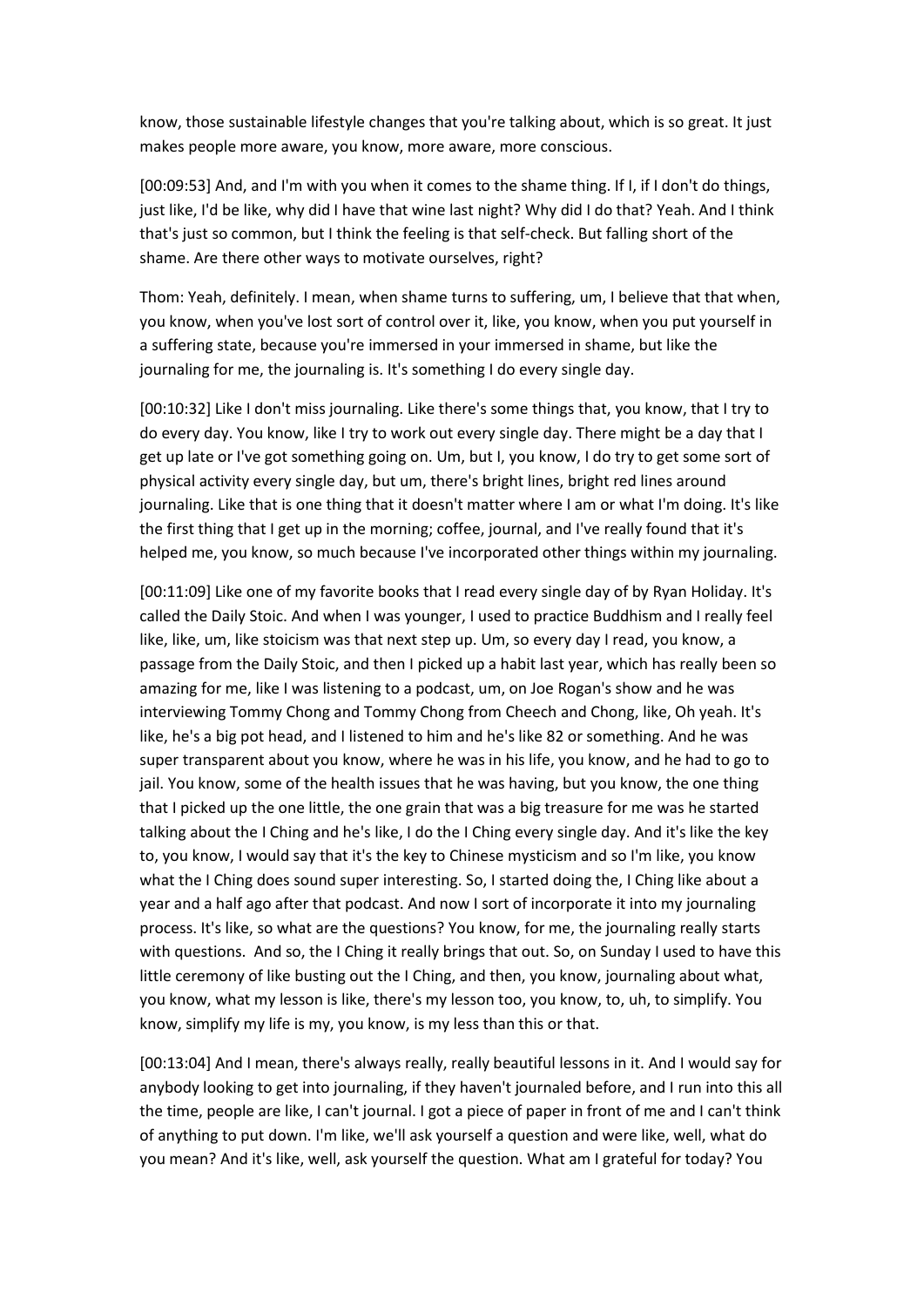know, and that will take you down a path. And, you know, I mean, it's been said that, you know, that negativity and gratitude can't exist, you know, at the same time.

[00:13:37] So if you're feeling a little negative, you throw some gratitude on it, you know, sprinkle a little gratitude on it and just asking yourself, you know, what is it that I'm grateful for? You know, what is it that I want to manifest in my life? You know, Um, what is it that you know, where could I shown restraint?

[00:13:56] What can I do to be better? I mean, just if you ask yourself the questions. You will find that the ink flows from the pen magically upon that paper?

Toni: Yes, it does. And then also, if you are in tune, you will also receive answers. I, I do constantly and, and one time I just kind of asked what is wrong? Like, why am I just not…like what's going on and that I heard "it's your attitude." Yeah. I know the universe will respond. It was my attitude. I had to get a better attitude and you know, we all kind of fall into that every now and then, but, but don't you think that what you eat like yes, gratitude. Like I say, gratitude, I send energy. I do all these things right. And have similar rituals, but don't you find that like, when you, you eat crap, whether it's, you know, alcohol, sugar, things that aren't healthy for you doesn't that like, put you in that like negative, not feeling good state, like don't you feel like that I mean, it's a very leading question obviously, but don't you feel like that undermines that gratitude in some degree?

Thom: Yeah, I do. I think it poisons your body and if it poisons your body, it poisons your mind. So, you know, look, I don't eat well a hundred percent of the time. I mean, that is a fact, um, I try to eat well, 90% of the time, the other 10% of the time I drink beer. I'll have whiskey, um, I've even been known to have fast food.

#### Toni: Oh, so you enjoy your life?

Thom: I do. I enjoy it. I do. I enjoy my life. But then after, you know, like when you put something crappy into your body, you know, it is you, do you feel like, you know, this isn't how I should be treating my temple. You know, you get one body to get you around, right? Your body is carrying your, yourself around your spirit, your, your, your, uh, your sentient being, if you will, um, that's your vehicle. It's like, do you want me to drive around in a broken-down Dodge pickup with a flat tire? No, it's like treat your, you know, treat your, your temple, like, you know, a really nice Mercedes or something, you know, just like treat it like it needs to be treated. You have this beautiful body, that's a miracle. Like there's a marathon that your heart is beating. Like people don't how is that happening? Why is my heart beating? And you know, why do I feel the way that I feel it's like you can become so immersed into the absolute beauty and, and miracle and, and splendor of what our human body is. So why would you put a bunch of garbage in the front seat of your car?

Toni: Exactly. And I always, I kind of make this joke that people spend more time figuring out how their printers should work, than learning about how, how they should work themselves.

Thom: Right. That's so true.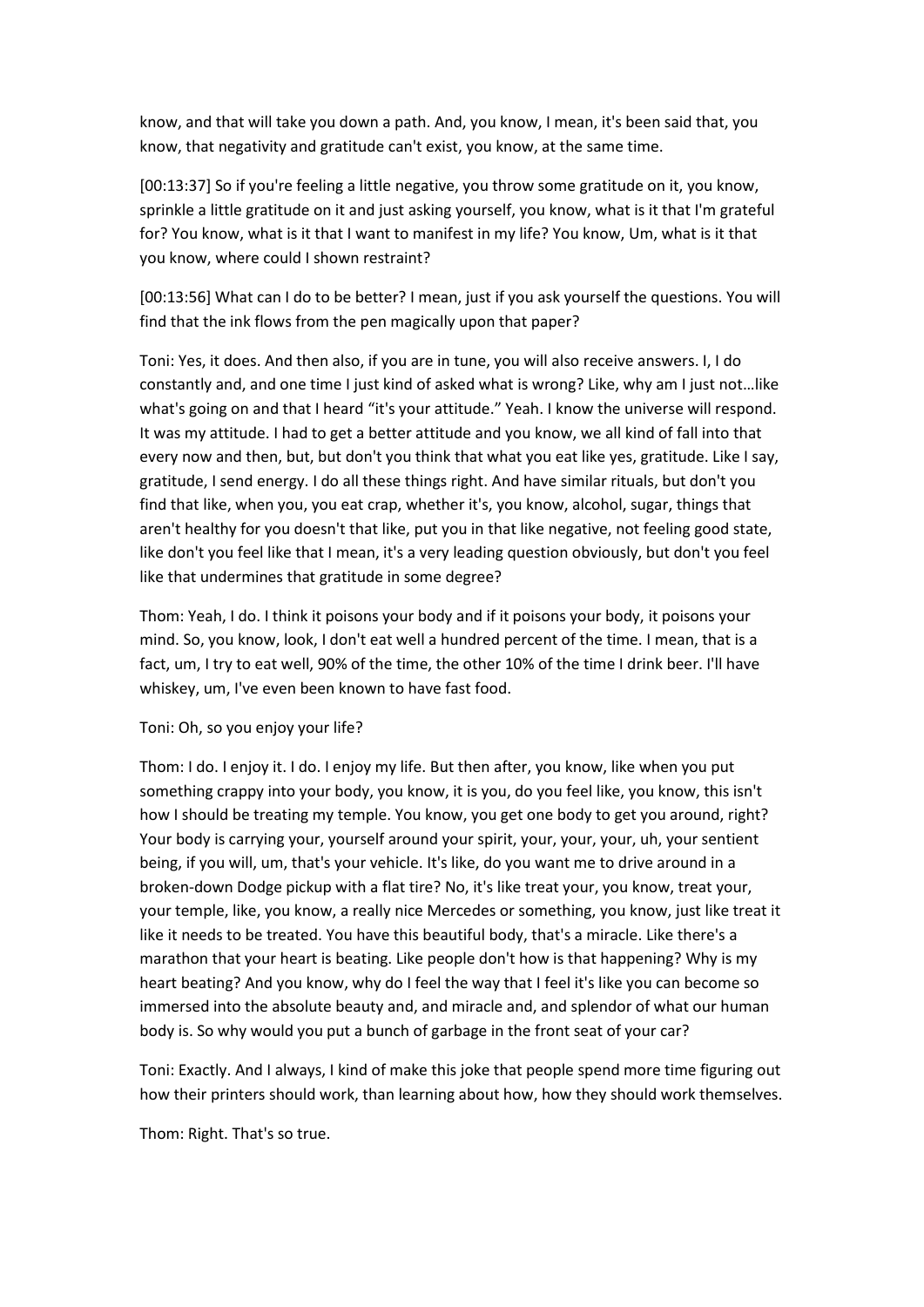Toni: So you've come a long way, Thom, because one of the things that I was just like really laughing about is you, if you would share this, you, you used to think that, you know, sugar gives you energy and fat made you fat, and then you had this concoction when you were a teenager. You had me in stitches on that one.

Thom: I get that a lot. And it's, it's interesting because. Yeah. I, so when I grew up, right, so like I'm a child of the seventies and when I was in school.

[00:17:37] Cool. Right. I mean, when I was in this school, they had songs about that. Like, you know, and like, don't be fat, don't eat fat on chicken. And just like some of my classes, they would have these, you know, these things about not eating fat. And so, sugar was always one of those things. That's like, oh yeah, it has some sugar.

[00:17:56] It's going to give you energy. And it's, you know, and this was something that was perpetuated by scientists that were paid by the sugar industry back in the sixties and seventies. So. You know, my, my parents, teachers, everybody that, you know, that influenced me at the time was all about sugar. You know, put a little sugar on.

[00:18:15] If you got cereal, that's already loaded with sugar, put some milk on it. Here's some more sugar, here's some bananas, you know? And so, I mean, that's what I was, that's what my brain was fed with. It's like, this is what you, this is what gets you by. So, when I was in school, when I was in college, I had, well, I had an unusual job.

[00:18:38] It was serving legal papers on people and repo'ing cars at night. So, it's all about having a little bit of extra energy. And so, the thing that I would love to do is to take a can of Coke or Pepsi drink a little bit out and an empty pack of M and M's into it. And that would sort of buy, I don't know what you would call that, but I would call it like probably cocaine because it was so toxic. It would give me a buzz for probably a solid hour followed by not even knowing where I was or who I was. It's like, um, Yeah, but it was delicious at the time. Like now when I think about it and just makes me want to gag, but yeah, I would drink that Pepsi and down at the bottom would just be this sweet sort of syrupy sugary goo. And, um, yeah, that would, uh, that would, that would put me on a, on a pretty bad cycle.

Toni: Yeah. I can only, only imagine. And yeah, it's just, I kind of goes back to the things that we think were true. And then what I love about science. So, the things that you're into is that scientists get to learn more and then adjust their position base based on what's new. And I think as consumers, if I think about my client base and a lot of the people that, that I know, and the listeners here is that it's so confusing. So, like something that's good now, it wasn't good then, but sugar clearly, we know. I mean that there's, there's no confusion around that.

Thom: Yeah. I mean, sugar's an interesting thing, you know, like, cause I, I, I get interviewed a lot and people are like, Oh, well, do you think that food manufacturers put sugar in the food too? Um, you know, for mind control or, uh, because they know that it's going to make us addicted? But I mean, I work in the food industry and so I know so many people in the food industry and I can absolutely, without a shadow of a doubt, say no, food manufacturers don't put sugar in your food to make it more addicting.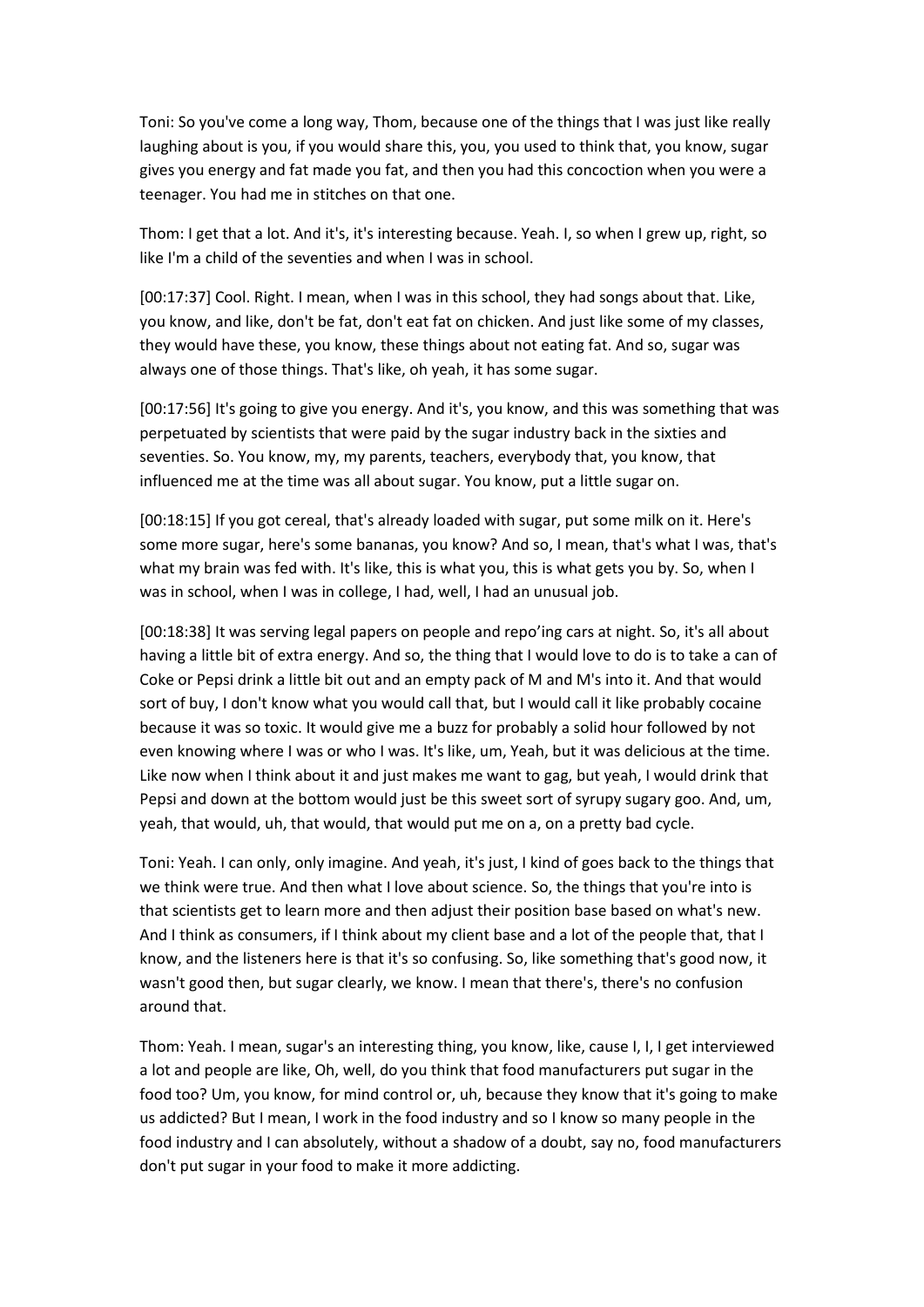Food manufacturers put sugar in your food because it's cheap. You know, because it's a subsidized is a subsidized industry. And so, they can take a product or a compound or an ingredient, um, sugar that's 15 cents a pound. Right? So, let's take, let's take Ketchup for example, like if you've got, you've got ketchup, ketchup has more sugar in it than ice cream.

### Toni: Yeah, crazy.

Thom: That is super nuts. So, there's somebody who's like, well, I'm going to have a hamburger and you know, but I'm going to put ice cream all over the top of it. And that's no different than somebody putting ketchup on them on top of it. But when you look at ketchup like when I first started formulating ketchup, um, I was looking at ketchup and I'm like, what the hell?

Why are they doing this? And the number one ingredient was sugar followed by tomatoes. And I started thinking about it and it's like, wow, well, if you look at the old recipes, that they used to use for catchup, number one ingredient was like tomato paste or crushed tomatoes, but that's expensive. Like you could pay up to like a \$1.50 a pound. Right? But if you can take and cut that, cut that expense. Right? A \$1.50, but you're using now half as much, but instead you're just using sugar and salt to replace those tomatoes. Now a bottle of ketchup that used to cost you, maybe \$2 now costs you like 75 cents. So, yeah, that is the reason that that food companies use sugar in their products because it's cheap.

It's a super cheap filler. The solution would be to stop subsidizing them and that industry.

Toni: That's interesting. I was actually not aware of that.

Thom: Yeah. I mean, a lot of people, people aren't, I mean, there's, I mean, there's certain industries that are, are subsidized, like the corn industry it's subsidized. So, when people are like, well, why is there some, everything has corn in it? And it's like, well, because you know, corn is a subsidized is a subsidized crop. And there's like two or three corporations that control 90% of the entire, the world's entire crop of corn. And so, when you look at that, they've got a lot of influence with the government and, you know, and we all, I'm sure if you are aware of anything, you're probably aware of all the money that goes into politics. Right? So that's how our democracy is run, unfortunately. But when you look at like the power that the corn industry and the sugar industry and the cotton industry, all of these, these corporate run industries, when you look at the power that they have over our politicians, you know, with being able to make donations and, you know, and super PACs and you know, all of this, it's like there, there has to be an end to this cycle.

[00:23:28] And one thing that I can say is that that cycle is not going to end through our government, that cycle is going to end through consumers, making decisions to start eating stuff that's whole foods, right? Eat stuff that doesn't have sugar in it, eat stuff that doesn't have corn syrup in it, you know, eat fresh food, make your own food. Shop the outside aisles at the store where the fresh produce are, um, and the fresh, you know, fresh meat and dairy. You shop those outside, stay out of the inside where the canned food and the packaged food is. Um, but the consumer it's like we have the power to be able to make a difference and that power is made through our pocketbook.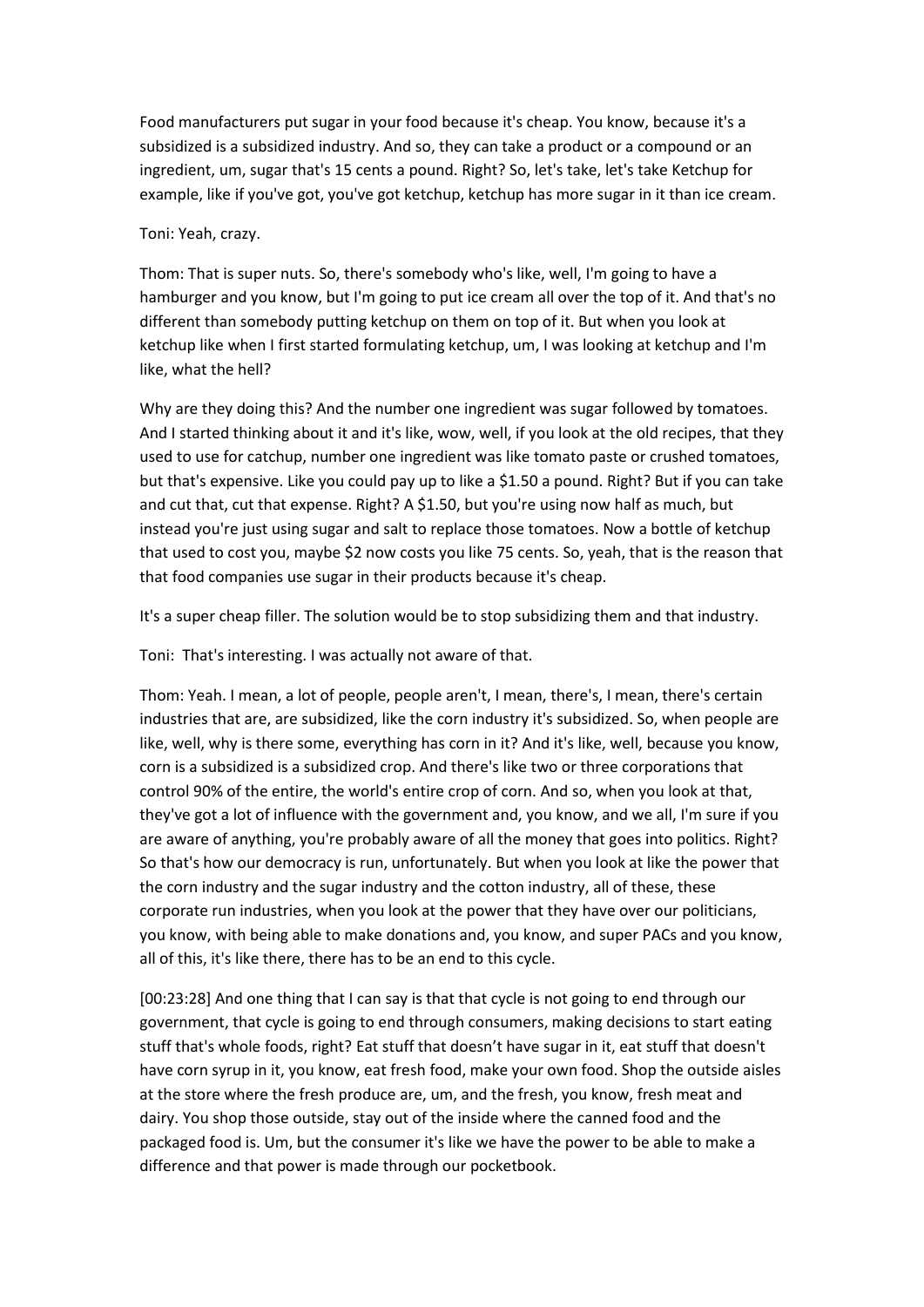Toni: It is, we can vote at the cash register and that's one of my favorites, favorite thoughts is like, well then let's just not buy it. And you know, if you think about like, what I share with clients is, you know, go to farmer's markets, right. And even if, and some people can't afford that. And I recognize there is also a financial impact, as far as individuals making those choices and trying to feed their families while I can go to this say, fast food place for \$2 and feed each kid. Yeah. But like the damage that's being done, I know it's, it's, it's like education and making her make her own choices. And that goes for it. Everything that we need to take control back.

You know, we, you talk about, you know, in your book and some of the other things I've read diabesity--diabetes and obesity epidemic, and can you talk a little bit about, about that and like, what can people do we'll do to get the sugar out of their diet in a way that is sustainable to them. What would you recommend?

Thom: Well, so I would still recommend shopping the outside aisles of the grocery store. So here's the thing it's like, I totally understand people that, you know, particularly now the people that, um, you know, have had, you know, their means restricted, like they're, they're unable to work or, you know, because of the virus or for have a variety of other reasons.

[00:25:35] Right. But I mean, when, when you brought up the fact that, Hey, you could feed a kid for two bucks, by going to a fast food restaurant. I would challenge that. And I would say, yeah, you have four kids and you just spent \$4 for each kid. Okay. That's eight bucks. For eight bucks you can buy yourself ahead of broccoli and you can buy yourself a whole chicken.

[00:25:56] Right. So, absolutely find yourself a whole chicken. You know, you could buy yourself a whole chicken. If you can go to Safeway, you can go to any of these conventional markets, right. If you're in a situation where you can't afford to go to like a Whole Foods or something like that. But if you can go to even just go to like a Safeway or conventional store, you know, and buy yourself a chicken somewhere between the four to \$6 range for a chicken and you cook that chicken, that's going to feed a family of six.

I mean, you're going to be able to feed your entire family for that and with the broccoli. I mean, now you have a perfect right. And so, and then when you're done with the chicken, save the bones. Right. And for all those down into bone broth, and now you have soup and you can add more cut up vegetables to it, and you, and now you've extended that chicken out to be able to feed your family for a couple of days.

[00:26:52] And so that \$8 just turned into two, two days of meals and, you know, and it's healthy and you're not going to, you know, you're not going to go down the path, diabetes diabesity, which is obesity and diabetes. Right. And so, most of the people, like when you look at the biggest, the metabolic impact that we are dealing with now, it's Type 2 diabetes and Type 2 diabetes is self-inflicted.

Right. I mean, you give that to yourself by eating crap, you know, by eating high glycemic, carbohydrates, and sugar and you know, and a sedentary lifestyle. And it's like, don't let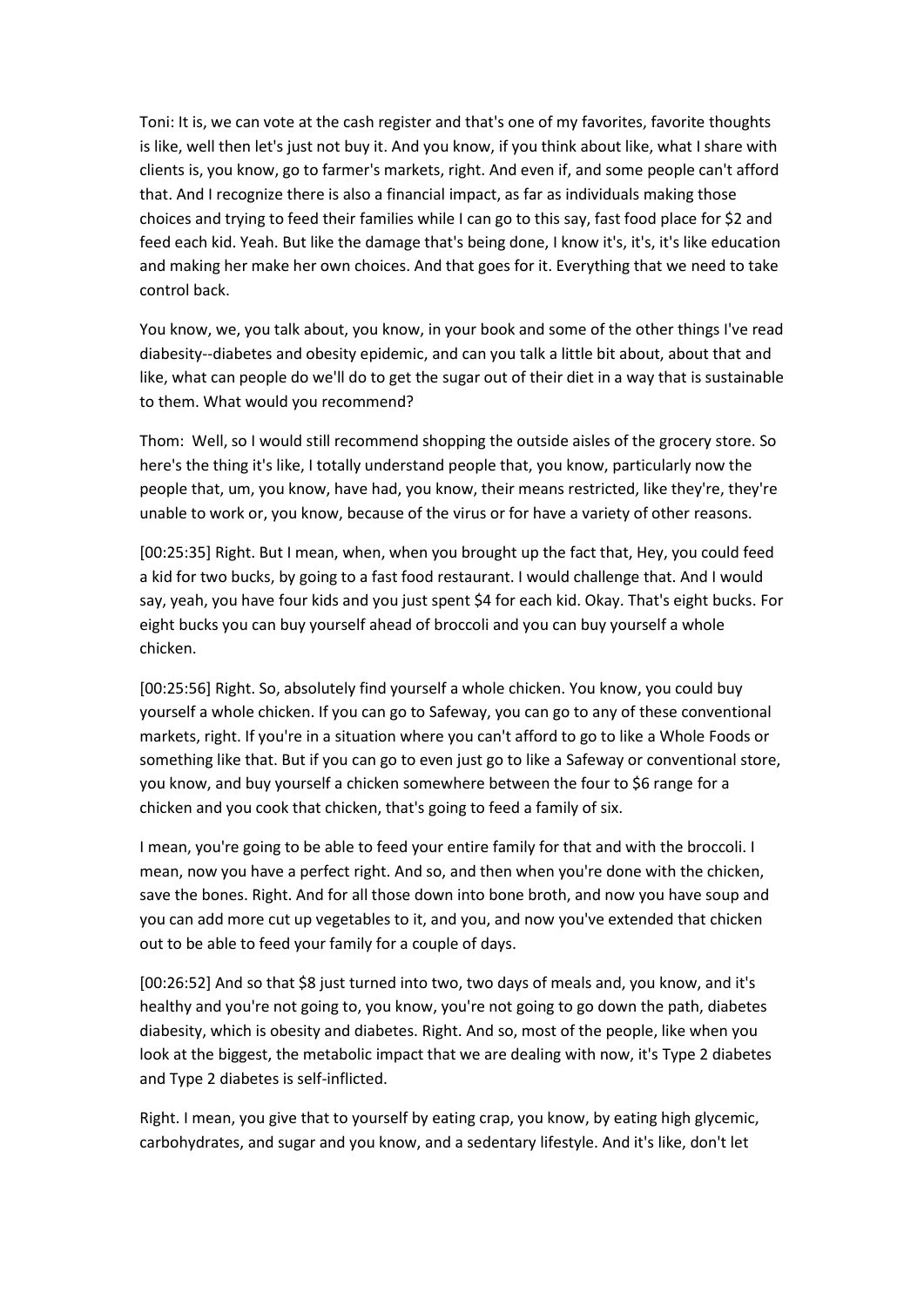yourself go down that path. Okay. Because that is not the path of strength. It's the path weakness. Right. And that's how you can be controlled too.

Like if you are suffering from health, you're under the guidance of city and pharmaceutical companies, because now you're taking pharmaceutical, you know, to combat your, you know, your blood sugar levels and it's like take control of your life. Go buy a chicken, don't buy the McNuggets.

Toni: Exactly. And you bring up to some wonderful tips for people. And even I was, I was thinking, boy, it's just so easy to make soup, even with the celery tops or, you know, parts that you might use in a salad, but may not like use the entire thing. Like, it just makes such a great. You know, and then you're also capturing all those nutrients from all of that in, in a stock.

And then a bone broth is so important because it helps your gut microbiome, like so many good things around that, aside from the financial savings. Yeah. I love that. I just do, do you think now with COVID people or have changed their buying habits a little bit and maybe they're cooking a little more at home? What have you noticed?

Thom: Yeah, I think so, because, you know, you're not really going out to restaurants and I mean, that's sort of a double-edged sword because those restaurants employ people. Um, you know, so I do feel bad about that, you know, but people are eating at home more. Um, the thing that was unfortunate though, is when COVID first hit, everybody was buying packaged foods were preparing. They're like, Oh my God, it's the apocalypse. So, they were buying spree on pancakes and SpaghettiOs and right.

Toni: It was like, let's eat the way we do Christmas. Let's buy all the bacon, buy the eggs. Let's buy the pancakes, the waffles, the shelves were empty of those things, right?

Thom: Yeah. And then the toilet paper that you're going to need afterwards. So, I think in the beginning, people are like, holy crap, we've got to, you know, we've got to stock up and, um, you know, but I think over time people are like, Hey, you know what? I think I'm just going to learn to cook some things. So, I do think that I do think that that that's sort of the upside of, you know, of the pandemic is, I mean, this is going to sound a little crazy, but I think that there's a lot of upsides to it.

I think it's galvanized people. I think that, you know, people are like, okay, we're going to, we have to take control over this because obviously, um, our government does not have a handle on this. If we don't have testing and we don't have a plan on opening schools, that's like, what. You know, like we don't, we don't have a plan.

[00:30:10] And so I do think that from that perspective, it's galvanized people because now we're like, Hey, you know what? This won't stand. We demand a plan. That's what we're paying you for. Maybe the roles have reversed a little bit from our, you know, some of our government officials thinking that. You know, the people work for them and bringing it back to where it's supposed to be, where our government works for us.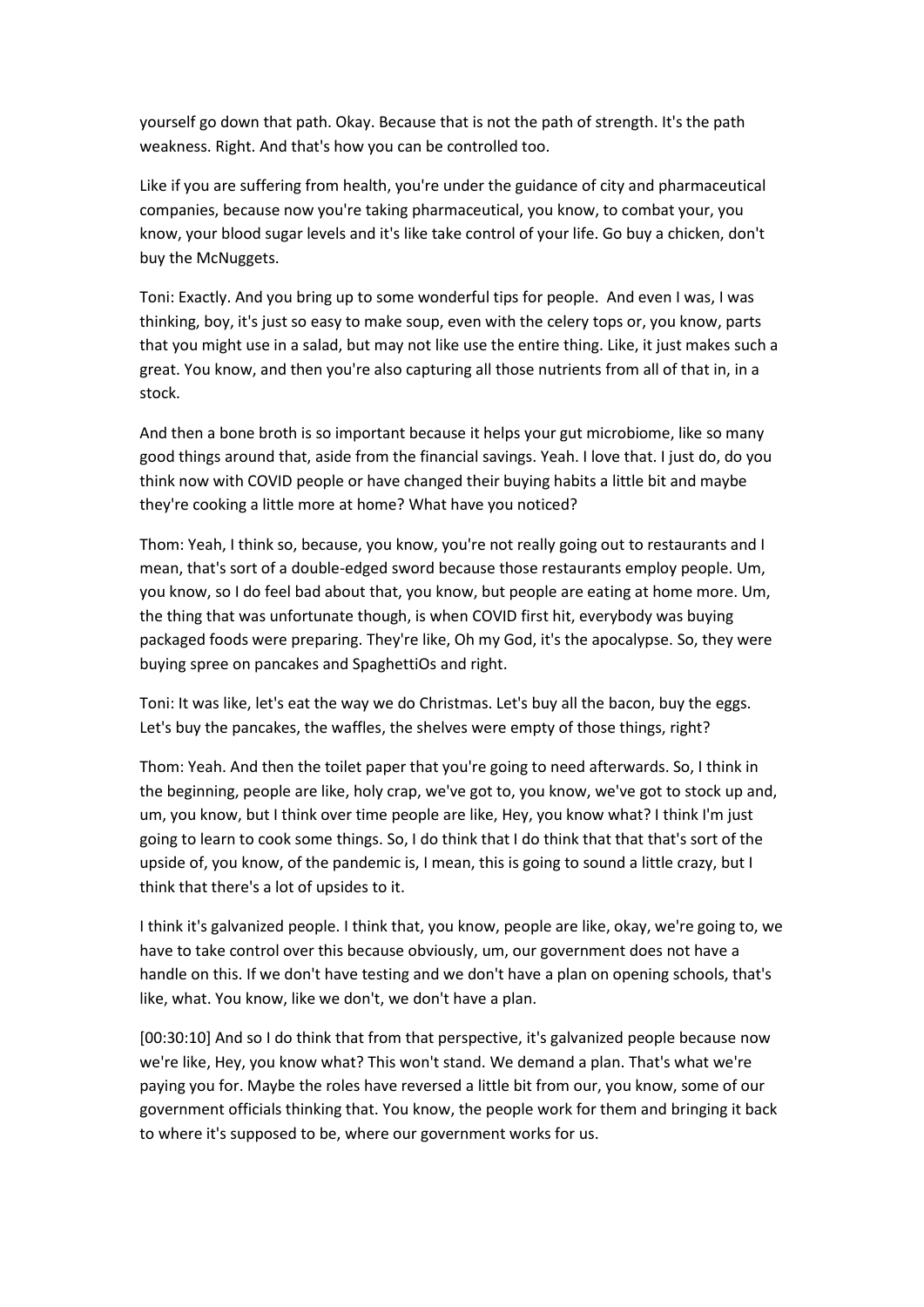So, find a secure, get us a plan on how to open schools, teach us how to cook, you know, teach us how to take care of ourselves. This is what you guys are getting paid for. If you, you know, if you find that you can't do it, um, well we'll help you find a different career path.

Toni: I've seen this in my family, family and my friends and just my, circle of people is, and one thing I thought from the beginning is like, people don't know what the hell they're doing. Like, what is happening with this pandemic? How long is this going to take? Why are we the last country, almost, to get our act together around it? And I was just telling my family, look, you guys all need to make, we need to like be collective in this and make our own choices to be healthy. And then like, you know, with people being sick, it's like boost your immunity, exercise, like do all these things, but I've been just telling everybody, like take control over this, quit waiting. And that's just a part about life anyway it's like just quit waiting for other people to make decisions for you. Right. Make the ones you feel are best are going to empower you to get through this and the safest way possible.

Thom: Yeah. A hundred percent. It's like take yourself out of the victim mentality. Like, you know what I mean? Yeah. Are the virus bad viruses bad, obviously, you know, but do the things that it requires to protect yourself? And protect others. And honestly, one of the, one of the most beautiful things that I've seen out of this is, you know, younger people. So, when you look at the, you know, gen Y and millennials wearing the masks, you know, they don't need to wear those masks.

They're doing that to protect older people. And I'm like, Hey, they're trying not to kill us. It's beautiful. When I see everybody doing their part, wearing a mask, washing their hands, social distancing, you know, particularly when you fall into a demographic where you really don't need to do it because your chances of actually, a mortality, you know of from COVID are so low, like less than one 10th of 1%, but they're doing it to protect us.

[00:32:45] And for that, I am.

Toni: We will, we will send our gratitude to all those.

Thom: Yeah. A hundred percent, hundred percent.

Toni: Yeah. And I, and I also love, you know, you're talking about the positives of it. People being able to kind of regroup, like, I feel like it's not a bad thing that we've had to reset. Like, yes, there are lots of negatives and I am I'm not talking about the people who are going through hardships or any of that. Right. But, but for, for people who have used this opportunity to ground themselves, to reset, to evaluate like what's, what's important to them, what are their priorities? It's forced us to kind of take a step back. And I, and it kind of goes back to your journaling too, a little bit, being a little more introspective and, um, not getting so caught up in all the external things that go on in our lives that pull us away from our health and doing things that are, that are good for us and good for people.

And, you know, that's part of it. And then I just also. Feel grateful that they're, there's a certain part of the population also where they start getting like intolerant and frustrated and, you see them coming out people too. And so, I'm just like, just like everybody take a breath, ground, yourself, stay heart-centered. You never know what's going on with other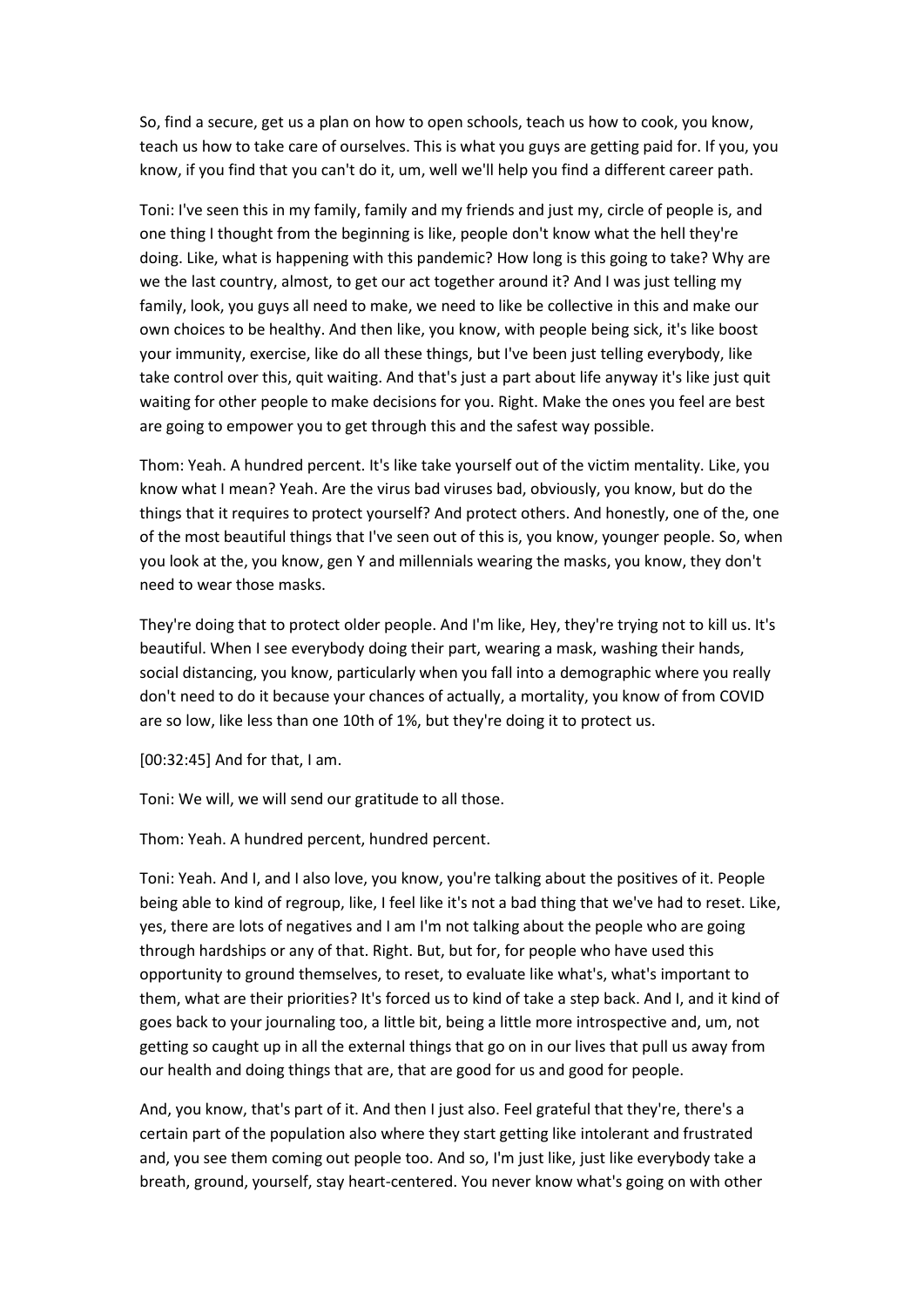people, right. Yeah. In their lives. And so, so that I just love, and I know that you are that kind of person, but it's just that kind of, uh, you know, mutual kind of look at people and just recognizing that a lot of people we're going through hard times and we need to be extra patient and extra caring right.

[00:34:24] To ourselves and others.

Thom: Yeah, a hundred percent. There is not enough grace and love in the world. And if this is a catalyst for us to be able to, to have more grace for one another and more love for one another, um, I'm all for it, you know, but I mean, another, another factor too, is like, when you, when you look at the mortality rates of COVID right.

[00:34:48] And almost across the board, like over 90% of the people that, um, that died from COVID have underlying conditions, right? So, the majority of those underlying conditions are from metabolic. So that is a huge thing because, you know, I do talk to a lot of PhDs and a lot of doctors. And, you know, across the, across the board, it's like, when I talked to them, they're like this isn't, this is really your chances of dying are greater if you are suffering some verses from some sort of a metabolic condition, because what happens is your body into what's called a cytokine storm and a cytokine storm is, cytokines are proteins that exist in your body. Right. And so. If you have something come up like a scratch or, you know, an infection, your body releases these cytokines into that area to create inflammation, to protect the area.

[00:35:44] So when you are already in a state of inflammation, right, because of, you know, of a metabolic condition, you are right for a, for a cytokine storm. And that is what kills you. The disease doesn't kill you. Your body kills you because you go into a cytokine storm, it gets into your lungs. You start developing a ton of mucus in your lungs, and then your lungs just brick up.

And that is if you want to stay healthy and you want to make it, through this, then, then. Eat foods develop the lifestyle that gives you metabolic flexibility and reduces your inflammation. And it's like, stay away from sugar. Just don't do it.

Toni: Right. Yeah. Good, good advice. And I mean, I think that what you're talking about is kind of the science behind people's understanding of inflammation. Like a lot of us have heard of that, but don't necessarily know how that impacts, you know, your, your health.

Thom: Yeah. I mean, inflammation is a huge thing. I mean, inflammation happens for me too much sugar. You can eat a bunch of sugar. You will start getting inflammation. I mean, inflammation also happens from, you know, not taking care of your microbiome, not eating enough fiber, not, you know, not taking care of that, you know, um, that population of, you know, of 7 trillion microbes that live in your living, your gut, and actually, you know, that is who you are, because when you, when you think of like, you know, you have this vagus nerve that goes from your gut to your brain, and that's like the information super highway keeps things going and like, and the thing is, is like, if you have anxiety that's, that could be a function of gut health. Because your gut is responsible for 90% of your serotonin. You know, your gut is responsible for 75% of your immunity take care of that. And so, a lot of people,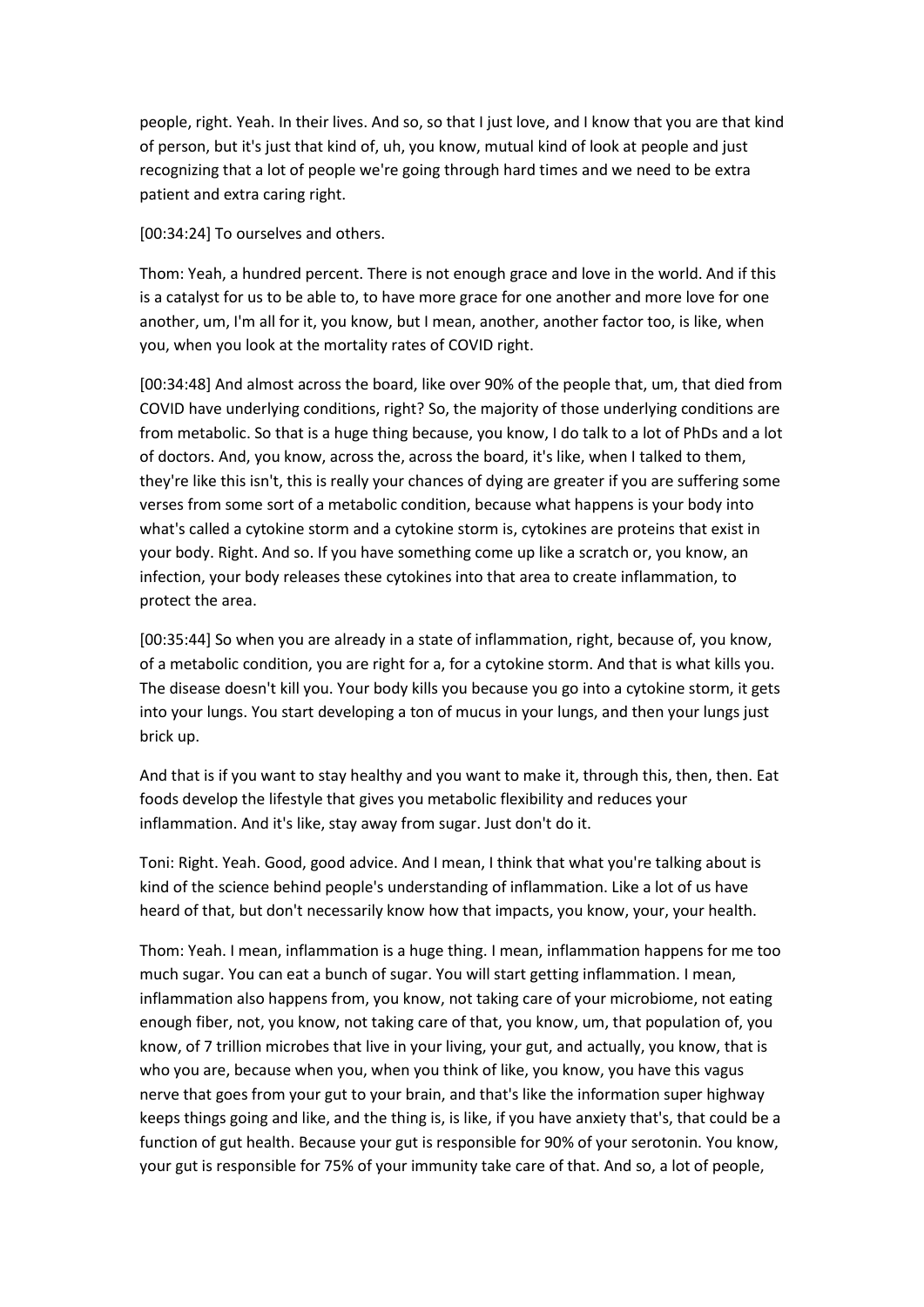well, you know, I think what's interesting to me is like, people are like, I have a leaky gut. It's leaking and I'm like, well, like leaky gut. So, a lot of people don't understand what leaky gut is.

[00:37:57] Leaky gut is where the lining, you have this lining on the inside of your gut, it's called mucosa. And so, the mucosa is like this, this lining, right? This mucus, that lines, the inside of your intestines that protects your blood. Protects your body from having things leaking out of your, um, you know, out of your intestines, right?

[00:38:17] And so if you are not eating enough fiber, if you don't have enough food for your microbiome, they start eating the mucosa. Right. And so, then you post that once that becomes depleted and you don't have that protective layer anymore, that's when bacteria can start getting into your bloodstream, thus, the cytokines get released.

[00:38:38] They start attacking the area because I gotta protect this. This is where foreign object and that's what causes inflammation.

Toni: Yeah, right. So, um, to the heart of it, cut out sugar. Can you make some suggestions as far as how people cut out sugar and what some of the healthy options are? And I am all about all at, please talk about your products and if you would. What is in them, what makes them natural and, and why are they good alternatives?

Thom: Well, thanks. Thank you for the softball. So, Stevia, I mean that Stevia, I got. I went to like a long time ago and Stevia is super interesting to me cause, um, the sweet constituents that are the plant in that plant are called the Stevia glycosides and there's a variety of different Stevia glycosides that you can use for different, you know, different things like, um, you know, like the highest concentrated one is going to be called Rebaudioside A, and so I would say if you could replace, you can replace sugar with, um, with Stevia or even with Monk fruit, um, But it's super concentrated. So, you're only going to be able to use a tiny bit. So, for cooking and baking, you might run into some challenges, right? Because you're losing a lot of volume.

[00:39:56] So where you're going to be using a, uh, like an eighth of a teaspoon equals a cup of sugar. So, if you are, you know, if you're replacing a whole entire cup with the eighth of teaspoon, you're going to be losing a ton of volume. So, you can replace that volume. You can use Stevia and you can use Monk fruit. You can replace that volume with like unsweetened apple, apple sauce and that works great for baking, but you are a person that's like, nah, I don't want apple sauce. I don't like apples then. I mean, there's other options. Like you can, you can get blends of Stevia, Monk fruit and erythritol. And erythritol is an alcohol sugar that's made from an enzymatically treated, um, glucose, substrate.

So basically, fermented and voila! You've got, you know, you've got erythritol, but there's one sweeter that for the past five years, I have really, really been investing a lot, a lot of time, money and effort into, and that's allulose. And so allulose is actually a rare sugar, right. And it exists in nature, in very small amounts, but you can take actual like corn syrup or a starch or anything that has a carbohydrate in it. And you can inoculate it with a particular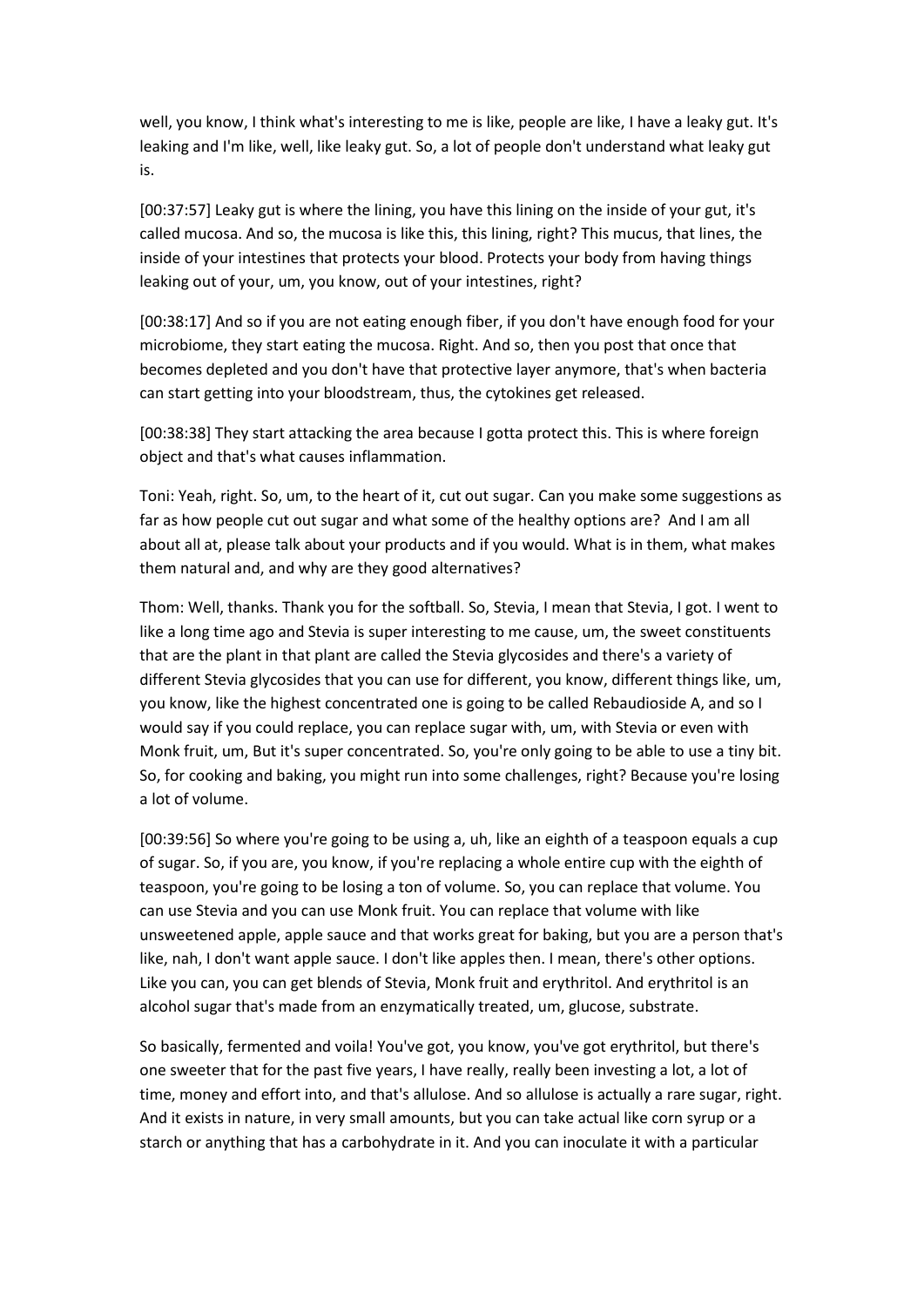bacterium and the ferment, the fermentation process, the, the metabolite that comes out of that, it's basically the poop from the bacteria is allulose.

And so, and, allulose and erythritol, they're both about 70% as sweet as sugar. So, we add a tiniest bit, um, of erythritol and, and/or Monk fruit to allulose and to erythritol so it's on parody with sugar. So, you can use it as an actual sugar substitute in baking and cooking, you know, anywhere you would just use sugar.

My preference is, is using allulose. And for me is so interesting because it's considered a saccharide and saccharides are sugars. Right. So, it does things that sugars do. Like it caramelizes, it acts as a humectant, which means it holds things together. So, for me, yeah, the most exciting, sugar replacements that I've worked with, it's all natural. It doesn't have any side effects. And coupling it with some Stevia and some Monk fruit.

Toni: Yes. And, you know, I'll just share with you. Um, I created my own special lemonade.

## Thom: That's a nice plug!

Toni: Isn't that so nice. I thought you'd enjoy that. It is so good because I. I mean, like most people and everybody listening, like we like the taste of sweet. Right. So, and sometimes I'll just put like lemon in water, but a little bit, a little squirt of that just makes it just so yummy. I think drinking water can be really boring, like so much water.

Thom: Right. Yeah, it came in and that's the thing it's like, keeping yourself hydrated is totally critical. Like particularly if you're in, you know, low carb, high protein, or like Keto you have to hydrate and I mean, hydration is super important because we're 70% water. And so, it makes sense that everything that we consume should be 70% water as well. If you want to stay hydrated, do you want to, you don't want to dry up like a raisin.

Toni: Yeah. We need to keep our youthful appearance, right?

Thom: Yeah. I do my best, but age never stops.

Toni: Well, you have the benefit of being able to grow a beard. You can cover any imperfections in the jawline. Here I am getting all like aesthetic, but, but you know, the really like a lot of people care about aging and sugar ages people not just ages them as far as how they look, but. But like on a, like a genetic level. I mean, it's, it's really important to cut out those sugars.

So, you have some, um, projects you're talking about allulose and what are some of the other natural sweeteners you talked about Stevia and monk fruit, other, are there any others?

Thom: Yeah. Stevia and Monk fruit, allulose, erythritol. You know, we, we have xylitol, I don't really recommend Xylitol because it's, uh, and alcohol sugars in general you have to become adapted to them. So, like the first time that you have an erythritol, you could get some stomach upset. And the reason that is, is because, um, because it has a pretty heavy molecular weight. So, when it gets into the lower intestine, it has, uh, has a tendency to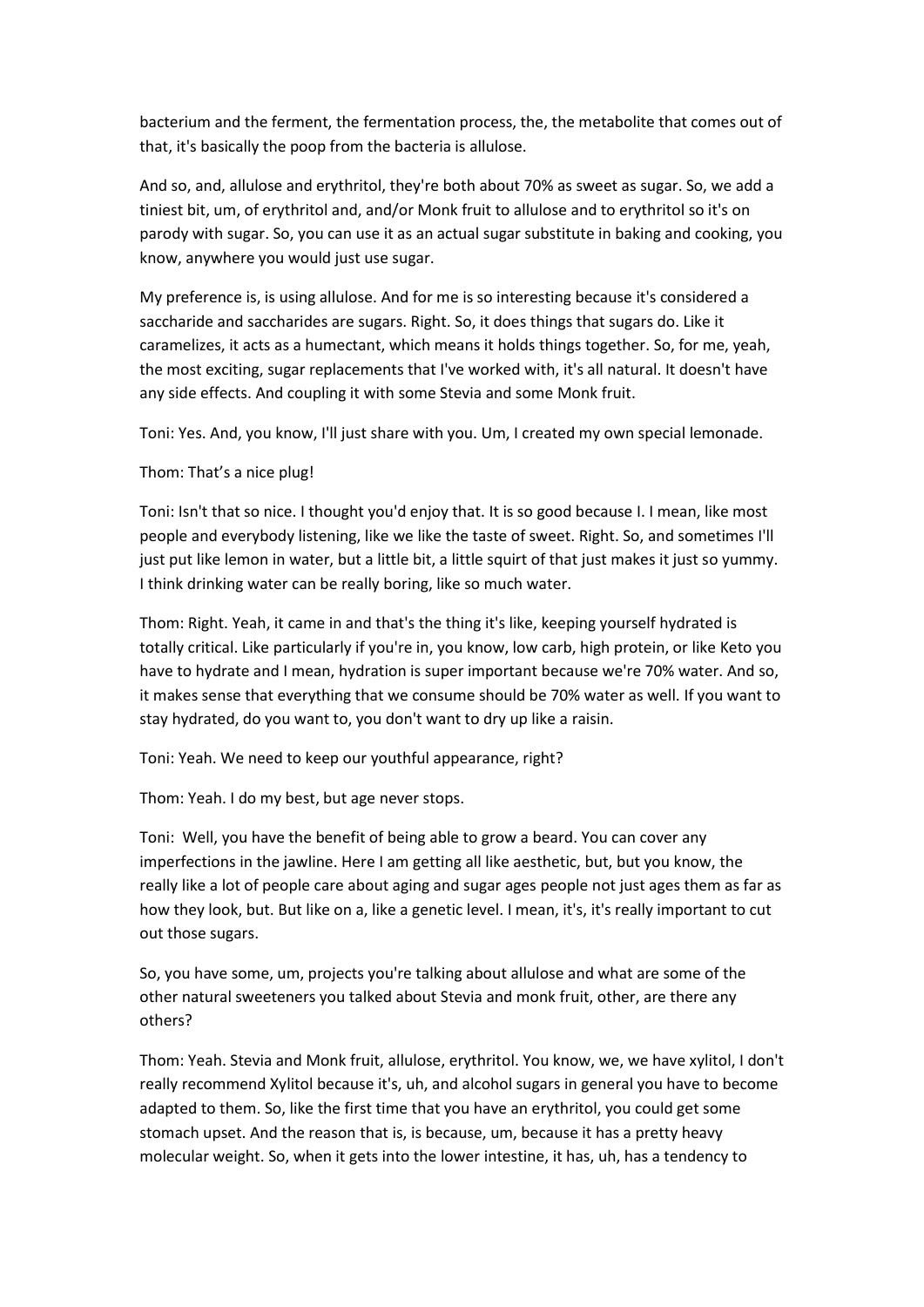draw moisture in. Right. Which, um, well, you can put two and two, together, a lot of water activity.

Toni: The big D word is in their set floating around somewhere, right?

Thom: Nasty-pants. Um, yeah, so, I mean, that's the, um, xylitol is even a little more pronounced and it's, uh, ability to do that. Um, but they all have different functions. Like xylitol is, is great for chewing gum. It's great for toothpaste because it has sort of antimicrobial properties that are great, um, for that type of a, of a purpose. Um, also, I mean, with Erythritol, there's great places for that. Like, using it as, you know, coatings on the outside of bars or cookies or cakes or anything like even frostings and stuff, because it is not hydroscopic, it means it doesn't draw moisture into it.

[00:45:37] So it will actually hold up better and extend shelf life. So, I think it's every, like I worked on probably half a dozen applications every single week. So, from bars to cookies, to beverages, to frozen desserts, to, you know, increasing our line of inclusions, like chocolate chips, white chocolate chips and sprinkles.

And, um, you know, I use the, I use a different sweetener for, for different things. You know, I'm just looking for the right sweetener for each application. Yeah. And it really does become very scientific effect, you know, and we're using, as you know, you were monksweet+ in our products we've been using it for, I know it's so good.

[00:46:20] We've been using it. I reformulate our products about, I don't know, at least three years ago. Okay. And started incorporating it and then we're coming out with some, yeah. So, I'll definitely get to talk with you offline about this, but we're starting to create some granola clusters and also meal bars. Our meal bars are zero carbs. So those are keto friendly. No, not all of our products are little, little, something different, but definitely with the, the idea of keeping sugars out. So, you, your products, what I love is that they taste really good. You know, it's, I just got samples of your, uh, your chocolate Sweet bits. I think he's what you call them.

[00:47:00] A little chocolate chips. Those are all good. Yeah, those are solid. And we should have, I think we'll have the white chips. I'm hoping not next week, but the week after, and then marshmallow, we've got the toasted marshmallow chips that are going to be coming in in a couple of weeks. I'm working on a cinnamon chip.

[00:47:18] We've got a funfetti, which is a word now. So, we have funfetti, um, colored sprinkles and chocolate sprinkles. So, I, a couple of years ago, I'm like, you know what I mean? I, we can keep doing sweeteners. We're always going to be a sweetener company, but inclusions are kind of a carrier for our sweetener. And there's really not a lot of competition out there.

[00:47:40] So for, you know, people that are making cookies and, and, you know, frozen desserts and baked mixes and stuff like that, it's a lot of them were using conventional, you know, inclusions that have sugar. And it was one of the biggest risks I ever took. So, like when my first round of chocolate chips, I had to commit to 200,000 pounds of chocolate chips, that was almost a million dollars.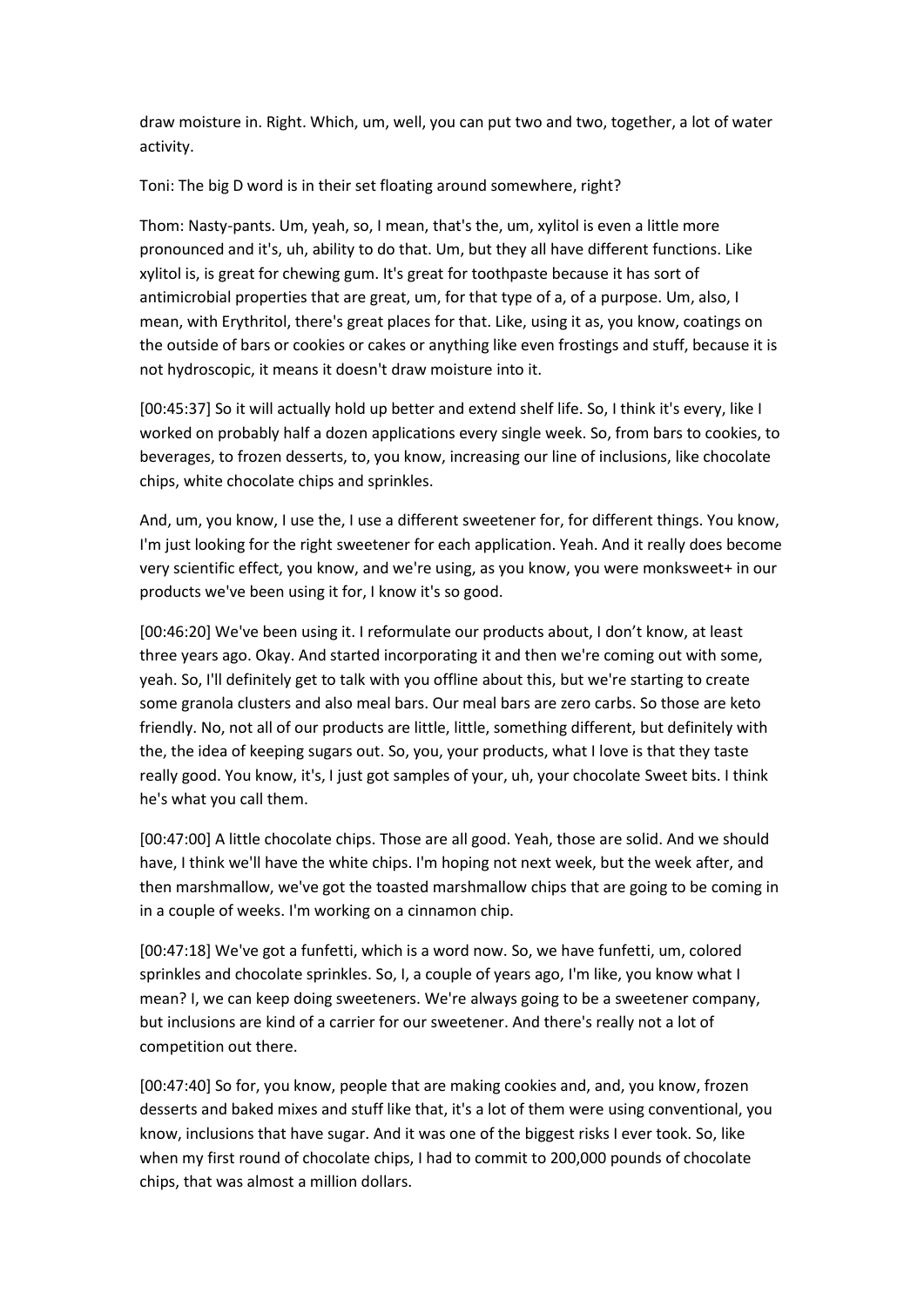[00:48:03] And I was like, yeah, I was like, I really feel like this is a good place for us to be, um, you know, and I had a year to use that 200,000 pounds up and we were sold out in 20 days and I'm like, Ooh.

Toni: Yeah, you did great on that. And I would just say, like, I have been like coping, you know, praying for a company like yours, because really, I mean, the reason is like everybody loves sweets.

[00:48:33] Like people love chocolate and you know, if there was a healthy way to do it, a lot of people would change that. And so, I'm kind of on that front lines with you. I have products that I use them in too. Because if you think about it, Thom, these things are tools for people. Like you can have tools for all kinds of things, but if, if you can start like cycling out the sugar and stuff, it's a little bit of a taste bud adjustment.

[00:48:57] Right. It's kind of like, like, yeah, I don't eat sour cream, but I use non-fat Greek yogurt. Tastes the same to me, but maybe to some people, it doesn't at first, but you know, sometimes there is a little bit of a flavor profile adjustment, but, but it is so, so important. We are not going to get out of this until we either cut sugars out and like you said, just go whole or the sugars that we do have making sure that they are these, they are, are these plant based, you know, natural sweeteners that do not, you know, I don't know if you mentioned this. I don't think so, but does not impact your blood sugar. Right. Does not impact calories. So those things to me are, are godsends because America, we're not going to change the fact that we love sugar, that we're addicted to sugar, that we eat tons and tons and truckloads of it every year.

[00:49:44] So. So, I'm, I'm really, I'm just super appreciative of the work that you do. And I know because I have a food business as well as science that goes behind it and the investment and the risks that you take and to use that and that huge investment, like its people don't realize that people. Like you, the owner of Icon Foods, you're, you're a normal, good guy and you've got, you've got family, you've got things going on, just like everybody else.

[00:50:10] And I think sometimes people think that gee, these food companies are these big ambiguous, but they don't realize the risks. The risk that you take and the heart and the, the level of like the amount of time and everything that goes into it to make that happen is just, I appreciate you greatly. Thank you very much. Love your product. So, and this kind of brings me around to. A question, something that you said that I just, which is you aren't doing well, unless you're doing some good. So, can you tell me about some of the, obviously you're doing great good with the products that you're making. How are you, and I've read a little bit about the, the chickens you have for employees and some of the things that you're doing, uh, back at your homestead there, but can you tell me how, like what, what are you doing for the community lately?

Thom: Um, well, there's, I'm big about education. So, we do, um, actually, you know, support some specialty schools that are in the area. Um, we also, I don't, I don't know, but I mean, I think that there's one thing that, you know, that I really like about the company too,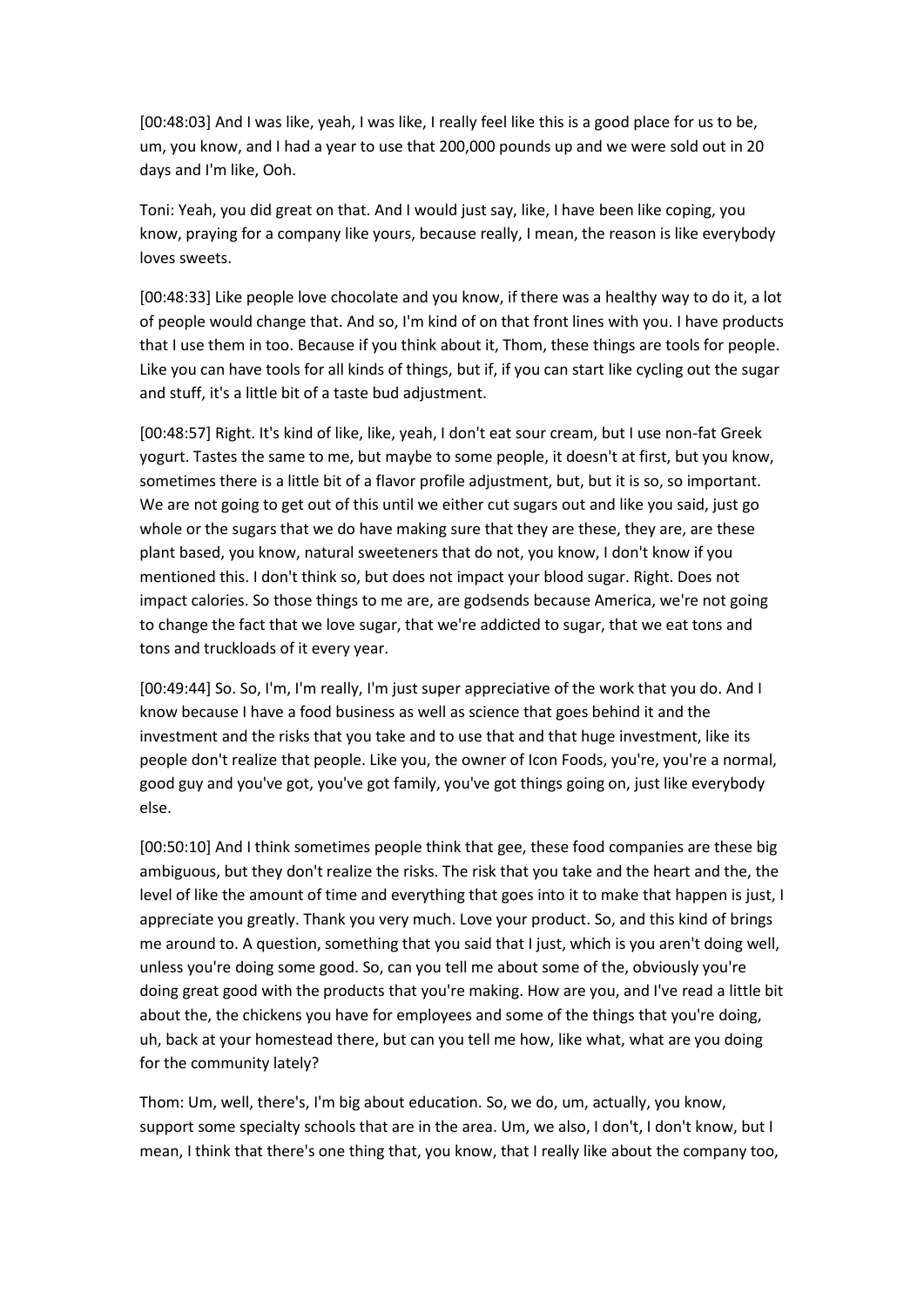is we've got, uh, an educational policy at our company where we actually do pay the full tuition for, um, any of our employees that want to go back to school.

So, yeah, I mean, I think education for me is one of, is I would say the most important thing, because I think that an educated population, there's a free population, you know, where you, you are able to learn, um, you know, when you're being BS'd, and where you have confidence in the things that you know, to be true.

[00:51:51] So, I mean, that's one way that I think that we give back, um, you know, we also give away a lot of products. So if there's people that, you know, reach out to us, like through the Charlie foundation or through other foundations that, you know, that are all about, you know, helping educate kids on eating better, um, donate a ton of product just to, you know, so people can, can learn about cooking better, you know, sugar-free meals.

Um, but I think that, I mean, that goes back to just understanding a person's why, you know, like, why did I do this? Like, and why do I get up every morning and go to work? And you know, why do I continue on? Right. And, and I think that my why, and I mean, this is something that I, that I, I meditate and meditate on a daily basis is like why?

[00:52:45] And it is to, it is to come from a space of contribution, right? It's coming from a space of what, what is, what legacy do I want to leave behind? What is it that I want? You know, what is it that I want to be remembered for? You know, do I want to be remembered for, Oh, he's got a fancy car or a big house, or, you know, whatever rich people have.

[00:53:07] Like, do you, do you want to be known for that or do you want to be known for, Hey, you know, I got a call from a women who said that her, her son, you know, had a brain tumor and used the ketogenic diet and use some of our products and that brain tumor actually shrunk and it went away. I mean, or somebody who calls and says, you know, my, my father was 200 pounds, overweight, diabetes, lost his foot, and now he's 165.

So, and doesn't have diabetes anymore. I mean, hear stories like that. Or when I go to a trade show, and somebody comes up to me and wraps her arms around me and gives me a big hug and says, Oh my God, your book totally changed my life. Those are the things. That's my why. And that's why I get up in the morning.

[00:53:55] When I see that I've had a positive impact on the world. And so what I would say to people that are going to start a business or thinking about doing anything, anytime a cause is, you know what, make sure that you're doing good, because if you're doing good doing well, it's gonna, it's going to happen. You know, if you're doing the right thing, you know, abundance is going to come your way.

[00:54:20] So just do the right thing. Do good, you know, be kind to people. Show grace love. Express yourself, you know, self-acceptance, accept other people, you know, just do those things to be a good person.

Toni: Absolutely. And, and I think, um, one thing that took me a long time to realize is that the good that you do create such a ripple, people don't recognize the ripple, like it's you help these families, but it also put them in a position like the gentleman that lost all that weight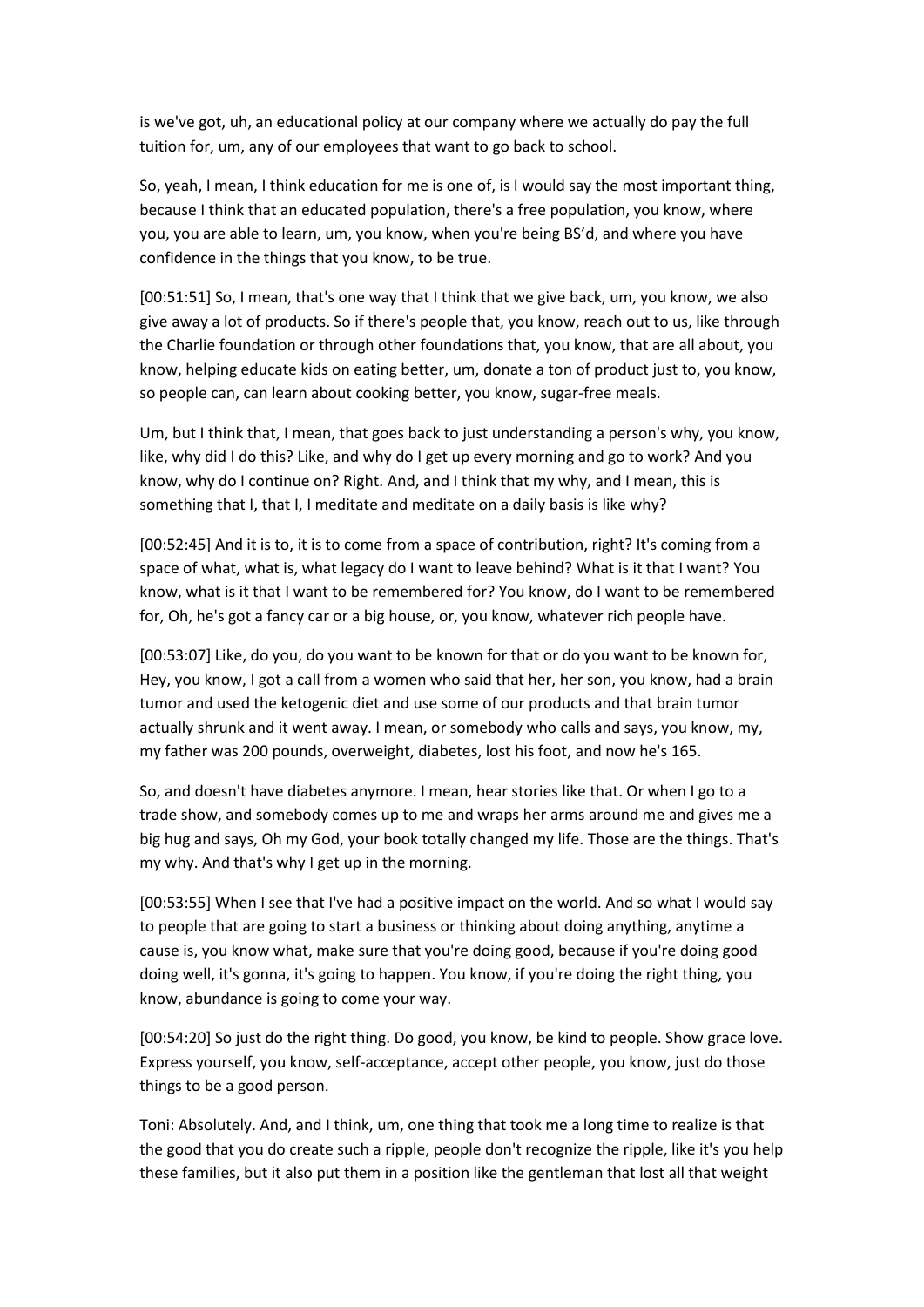and the little child with the brain tumor is that, that goodness that you did for them gets, gets amplified into other people's lives. And it's, I wish we knew, I wish there was like some way to measure. I'd be like, yes, yes, we did that good. And then it rippled and we got 180% ripple on that goodness. It just went into the universe. So, so, so great.

Thom: Somebody needs to come up with an equation for the butterfly effect. Because that's literally, I mean, what it is butterfly effect, like a butterfly flaps, its wings in Indonesia, and then there's the hurricane in Florida. So, I mean, the butterfly effect is a real thing and you know, and it's, I'm always shocked.

[00:55:41] Like really shocked when I'm at a trade show and somebody comes up to me in this like, Oh my God. And like freaks out. Cause I'm like, what I did that? Oh, you know, it's hard for me to really wrap my head around, but it is, if you do good, it's really, yeah. There's that butterfly effect or that ripple. That just, it just rips through, you know, the universal energy.

Toni: Yeah. It really does. And I, it is a thing and thoughts are things. And, you know, at that, that's kind of a, some, some people aren't quite familiar with all of that, but I think it's definitely been part of my path and I knew yours as well, because we tend to know these things about each other. Right.

Thom: Secret handshake.

Toni: Exactly. Exactly. So, what is, um, if we could just. Uh, I would love to hear just kind of a final question, and then I want to hear about how people can contact you as well. Um, but what would you, what kind of advice, just last piece of advice you might give to a person, um, that you wish that you had known earlier in your life, but that has really resonated with you now?

Thom: Well, um, in that you are the sum of the five people closest to you. So, choose wisely, surround yourself with people that are supportive, uh, surround yourself with people that are like-minded yet force you to grow, and don't get stuck in comfortable situations, right? Get comfortable with always being a little uncomfortable because that means that you're growing.

Toni: That's exactly right, but not, not painful or shameful. Just comfortable. A little uncomfortable.

### Thom: Absolutely.

Toni: Exactly. Oh, well, how can people reach you if they want to try some of your products? Can you share that?

Thom: Sure. Um, if you want to see like the mad science behind everything, you guys, you can just go to Iconfoods.com, or follow us on, um, you know, follow us on LinkedIn.

[00:57:49] Um, that's like that's to see the inner workings of what we're up to as far as the company goes, if you want to see my side hustle. So, and that's where, you know, things get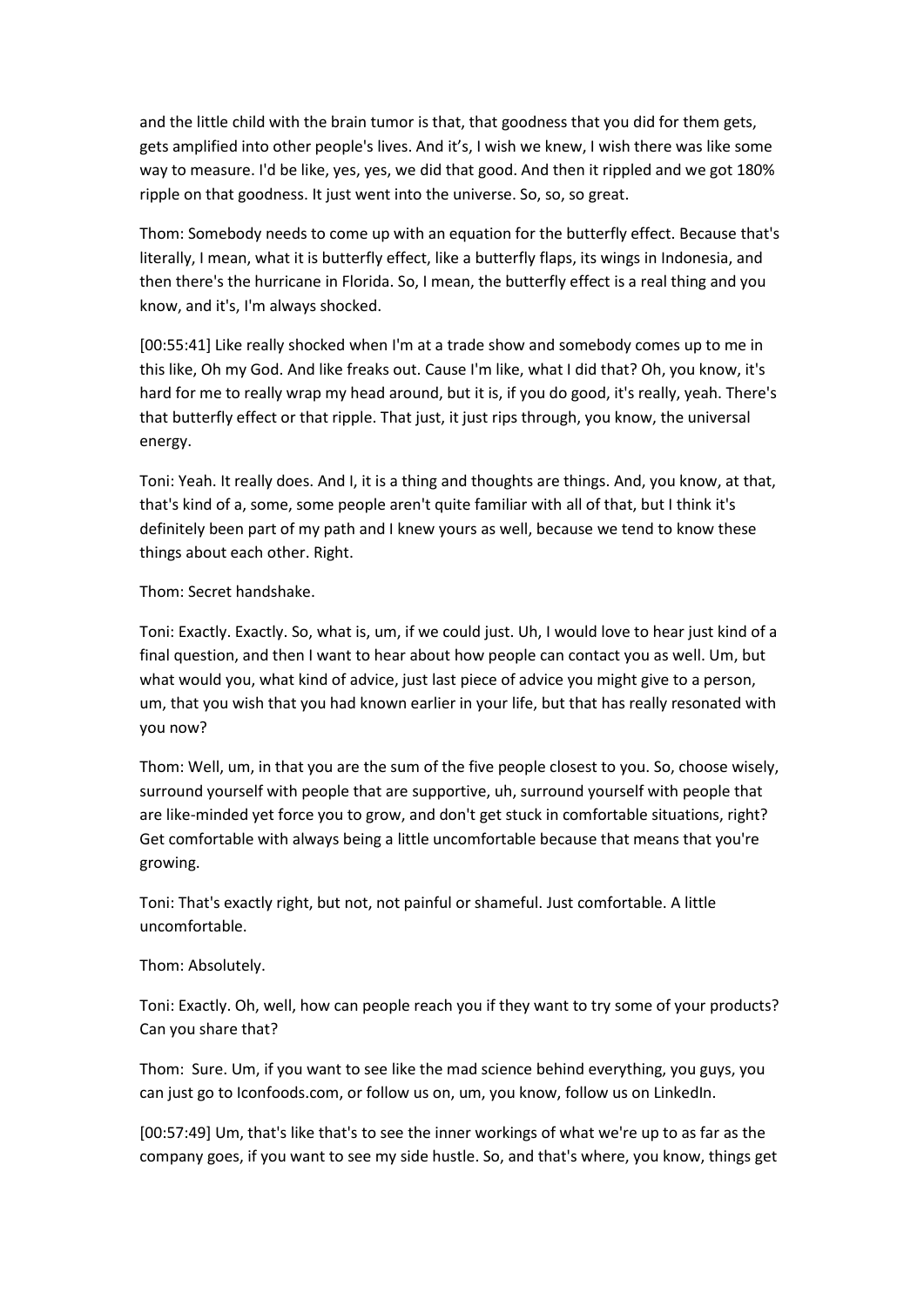a little silly, but I, if you want to see my side hustle, go to GuyGoneKeto.com. You find me on any of the socials social to guide on keto.com.

[00:58:11] Okay. And drop me a direct message. I'm really good at getting back to people. And you know, if you are interested in our products at all, You know, and you're an influencer, you know, we, we love to, you know, we love to get our products in the hands of influencers so we can get their opinions on them. Um, yeah. So GuyGoneKeto.com, #guygoneketo.

Toni: Yes. So, um, yes, and people, I know you have a couple specials on your website. That people can check out some of your Keto sauces and things like that. So that's really good. And, and they are delicious. So, I will, I am one of your influencers, so I will, so put me to work, Thom.

Thom: We are, I have like, I have two, we have two, we have a lot of new products in the queue, but there's two of them that I think that are spectacular. Like we created a spicy garlic ketchup. That is, it's phenomenal. Like it's spoiled me. I can't have anything else. Um, and then we also have a spicy, uh, spicy barbecue sauce that is really spicy.

[00:59:14] So if you like spicy, and these should be able to try that, but I've got so many other products in the queue, like I've got, um, cocktail mixes, margarita mix, uh, pina colada mix that's in the that's in the queue. We're releasing the white chips and the, the, uh, um, toasted marshmallow chips. So just if you sign up for our newsletter or you follow us on, uh, on any of the socials, your, any of your people will know exactly what we got and when it's coming out and we're always looking for, for testers.

Toni: That's great. And I will say, just in case any of my clients or followers have questions, is it all, all of your products do fit within, um, the, the coaching that I do, the nutrition coaching and everything, they are all very consistent and safe and healthy, uh, for, for people, if they don't have, you know, like medical issues.

[01:00:09] Like, I think there's one with a little bit more sodium, just, just, I mean, but everything, as far as sugar content is completely just fine. Thom. I was referring to, there was a teriyaki sauce that was, had a little more sodium than, I mean that most people can eat, but if you have a sodium issue, that's the only thing I wanted to bring up is just to look at, look at that one.

Thom: I reformulated that. Yeah. So, the new formulation that's coming out, we moved from using a Tamari sauce to using coconut aminos. And I think we cut the sodium like more than half and it just really increased the quality of the product. So, it's things like this that really helped me, you know, where it was like, Hey, can you cut that sodium? Can you do this? That helps me so much when somebody makes a comment on the product on how we can improve it. When people are like, Oh yeah, it's delicious and amazing. That's super nice. And I appreciate hearing that, but the thing that helps me be better is when somebody says, you know, Hey, have you thought and doing this or cutting back the sodium or increasing the fat or, you know, whatever those are, the things, is it really helping, so thank you for that.